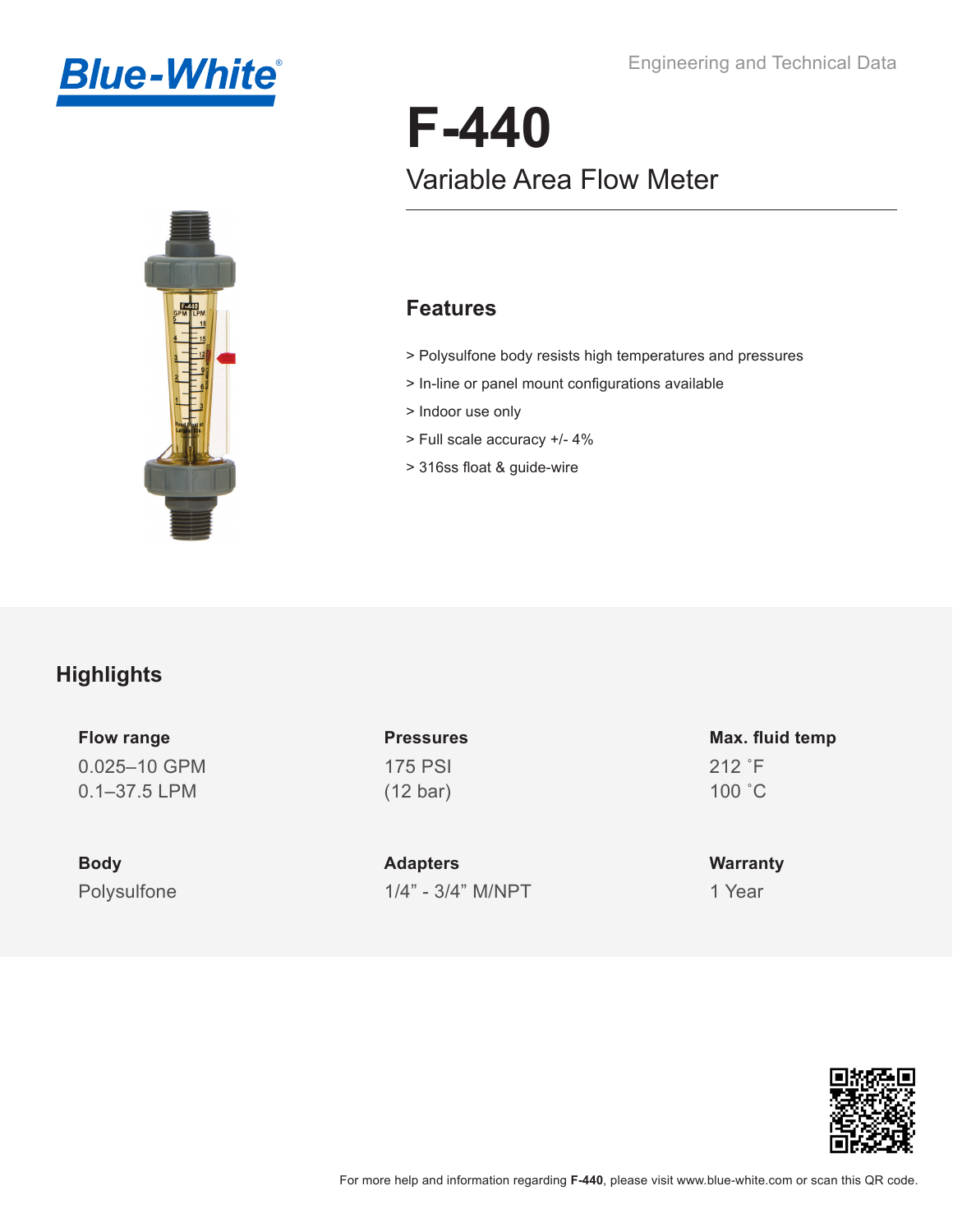#### **Engineering Specifications** F-440

| <b>Maximum Working Pressure</b>    | 175 PSI (10.3 bar) @ 70 °F (21 °C) |  |
|------------------------------------|------------------------------------|--|
| <b>Maximum Fluid Temperature</b>   | 212 °F (100 °C) @ 0 PSI            |  |
| <b>Full Scale Accuracy</b>         | $+/- 4%$                           |  |
| <b>Calibration Fluid</b>           | water, specific gravity 1.0        |  |
| <b>Scale Length</b>                | $2"$ (50mm) approx.                |  |
| <b>Environment</b>                 | Not for direct sunlight exposure   |  |
| <b>Approximate Shipping Weight</b> | $0.5$ lb. $(0.23$ kg)              |  |

#### **Dimensions**



**Inline**

**Elbow**

Adjustable **Adjustable**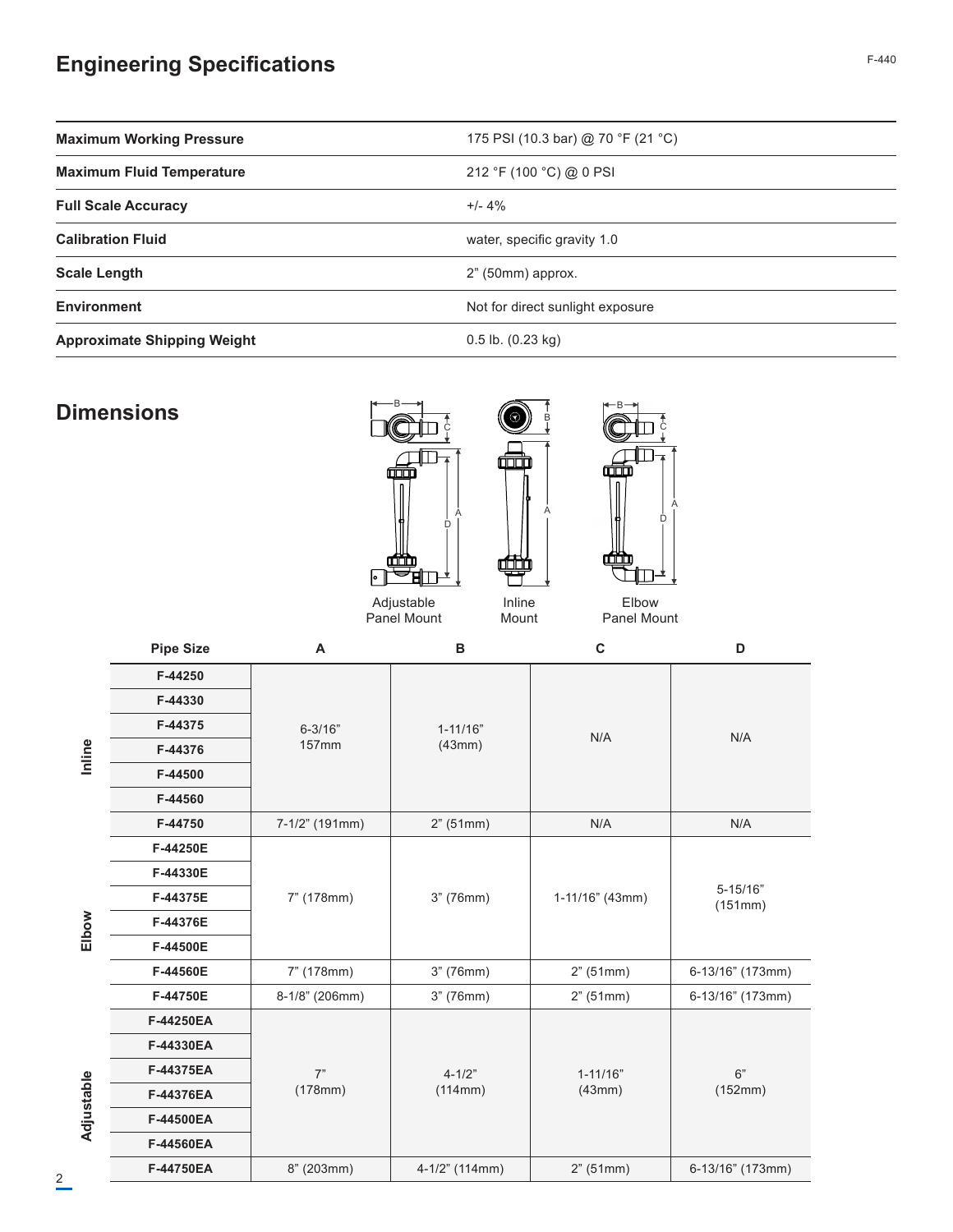### **Materials of Construction**

| <b>Non-wetted Components:</b> |                                     | <b>Wetted Components:</b>                    |  |
|-------------------------------|-------------------------------------|----------------------------------------------|--|
| <b>Union Nuts</b><br>Nylon    | <b>Meter Body</b>                   | Polysulfone                                  |  |
|                               | <b>Adapters</b>                     | Polysulfone M/NPT (Optional F/NPT available) |  |
|                               | <b>Guide Rod Holder</b> Polysulfone |                                              |  |
|                               | <b>O-ring Seals</b>                 | Viton <sup>®</sup>                           |  |
|                               | <b>Float</b>                        | 316SS, PVDF, Hastelloy or PTFE (per model)   |  |
|                               | <b>Guide Rod</b>                    | 316SS                                        |  |

## **Output Specifications**

| Model    | <b>Dual Scale Range</b> |              |                       |
|----------|-------------------------|--------------|-----------------------|
|          | <b>GPM</b>              | <b>LPM</b>   | <b>Float Material</b> |
| F-44250L | $0.025 - 0.250$         | $0.1 - 1.0$  | <b>PVDF</b>           |
| F-44375L | $0.1 - 1.0$             | $0.4 - 4.0$  | 316 SS                |
| F-44376L | $0.2 - 2.0$             | $0.75 - 7.5$ | 316 SS                |
| F-44500L | $0.5 - 5.0$             | $1.8 - 18.0$ | 316 SS                |
| F-44750L | $1.0 - 10.0$            | $5.0 - 37.5$ | 316 SS                |
|          | <b>GPH</b>              | <b>LPH</b>   |                       |
| F-44330L | $3.0 - 30.0$            | $10 - 110$   | <b>PTFE</b>           |
| F-44560L | $5.0 - 60.0$            | $20 - 220$   | 316 SS                |